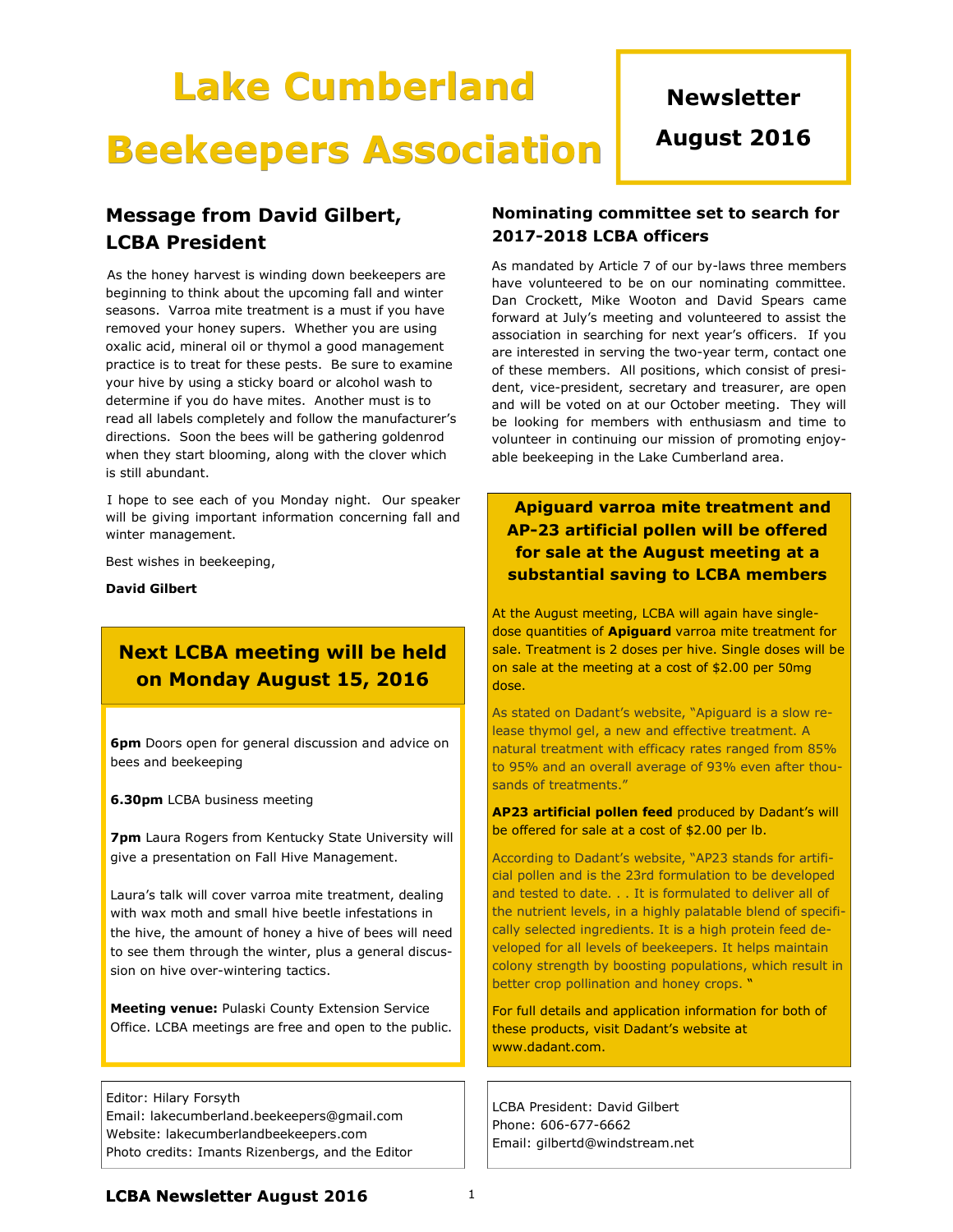## July 2016 LCBA meeting report

Following the business meeting, Ray Tucker and Dorothey Morgan talked briefly of their recent experiences at the Heartland Apicultural Society Conference held in Bowling Green. Ray Tucker emphasized the importance of treating hives for varroa mites, to enable bee populations to build up for the winter.

LCBA had single doses of Apiguard, a varroa mite treatment, for sale at the meeting. (Apiguard will also be offered for sale at the August 2016 meeting).

Dorothey Morgan had attended classes given by Purdue University on the rearing of 'mite-biter' queen bees. According to research carried out at Purdue, it had been found that bees in some of the University's 100 colonies were dealing with varroa mites by biting the mites' legs off. You have to applaud the sharp eyes of the researcher who first noticed this phenomenon! Queen bees are being raised from the hives that have developed this form of mite control, and these queens will eventually be available for sale to the public so that the queens' genetic traits can be disbursed nationwide.\*

Pat Rizenbergs described the use of a refractometer, which is an instrument for measuring the moisture level of honey. Honey needs to have a moisture level of 18.2 or less before it is harvested, otherwise the honey will ferment and spoil. LCBA owns a handheld refractometer, which is available for rent to LCBA members (contact Imants Rizenbergs at 606-679-5087 for details). Ray Tucker demonstrated his personal digital refractometer, which had improved accuracy and ease of use over the handheld version. However, this is a costly piece of equipment, perhaps only justified for large honey producers.

LCBA meeting attendees had been invited to bring honey from their own hives for moisture testing and also for a honey tasting. We had 4 different samples of honey to chose from for the tasting, each with a totally different color, aroma, viscosity and taste.



Tasting and talking honey are (l-r) Pat Rizenbergs, Carola and Jim Cason, David Spears, Tony Saylor and Mike Wooton

In conjunction with the honey tasting, LCBA member Pat Rizenbergs provided a delectable treat for everyone to try: a simple combination of fresh goat's cheese, honey and chopped walnuts, served on plain crackers, raised the experience of honey tasting to a totally new level. Thank you, Pat, for your generosity and inspiration!

For more photos of the evening's activities, and information about renting the LCBA equipment, visit the LCBA website at www.lakecumberlandbeekeepers.com

\* LISTEN to Tammy Horn Potter talk to Across Kentucky presenter Mike Feldhaus on July 29, 2016 about the mite-biter queens! Go to https:// www.kyfb.com/federation/newsroom/across-kentuckyjuly-29-2016/

#### Using the handheld refractometer

While the refractometer is a simple instrument to use, it is critical that usage instructions are followed precisely to provide a correct reading. An initial attempt to measure the moisture level of one of the honey samples brought to the meeting showed a level of nearly 20! The screen was carefully cleaned off, and at a second attempt, with the honey properly applied, a more acceptable reading of 18.3 was obtained.

To use the refractometer correctly, a small drop of honey is placed on the instrument's screen. The plastic lid is closed over the screen. The honey must cover the screen completely, and be free of air bubbles.

To ensure proper application, it is important that you DO NOT USE YOUR FINGER TO SMEAR THE HONEY OVER THE SCREEN. Instead, a wooden toothpick may be used to get the honey to cover the screen.

Honey should be in place on the screen for at least one minute before checking moisture levels, to allow the screen and the honey to reach the same temperature.

After use, clean the screen off gently, using a soft, damp cloth. Scratching the screen will result in damage to the instrument.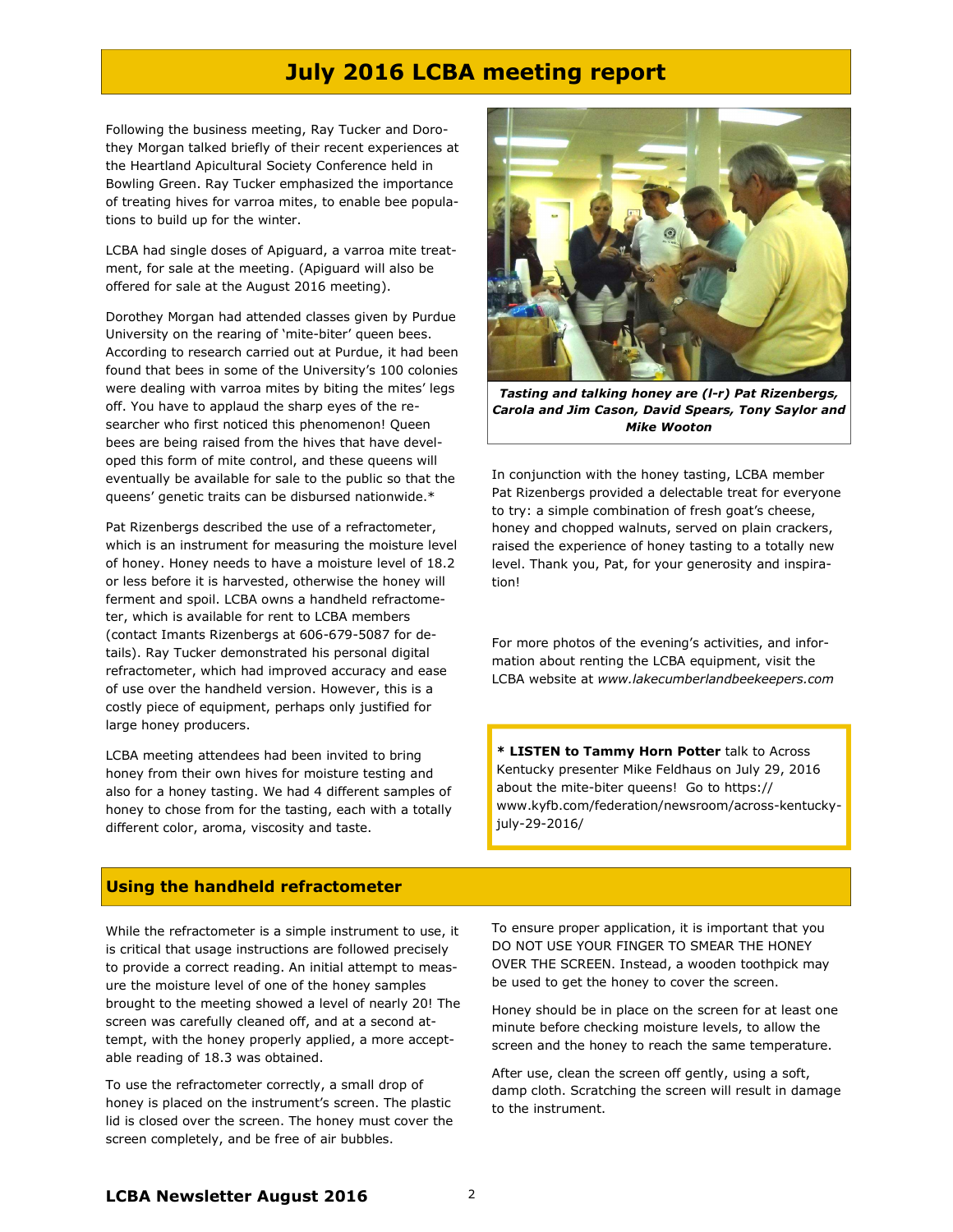## LCBA outreach

#### Wolf Creek Observation Hive disaster

In July, LCBA received an urgent request for assistance with the observation hive at Wolf Creek Fish Hatchery, and we immediately drove down to investigate. We had been part of the team presenting exhibits on bees at Walf Creek over the summer, and while the observation hive was not a part of our exhibit, we were familiar with its situation.

On arrival at Wolf Creek, Environmental Education Specialist Moria Painter presented us with a cupful of wriggling grubs that she had collected from the enclosure in which the observation hive was housed. We feared straight away that this was a disaster situation.

The observation hive is extremely difficult to get to, situated as it is within a cupboard with access from outside the building through a narrow door. The bees use a small tunnel which leads between the lower hive body through the building's wall to the outside world.



The base of the lower hive box: a mass of small hive beetle larvae swimming in fermented honey, and if we needed any confirmation, there was a strong smell of rotten oranges.

There were a lot of unhappy bees flying about, so we put on our protective gear and lit the smoker before investigating further. The hive consisted of 2 deeps and a medium super, all joined together with wooden slats. Apparently the beekeeper who had been looking after the hive was able to remove all three boxes as one unit in order to inspect the bees. Instead, we removed the slats and took off the boxes one by one. The super was entirely empty. The two deeps were covered with wax moth webbing, larvae and pupae, and all of the stores were slimed by the activities of small hive beetle.

We checked carefully for the queen, but there was no sign of her, nor was there any brood in any stage of development. We suspect that the queen and her bees had deserted the hive earlier, and the bees presently in the hive had hatched since her departure.



The frames were festooned in wax moth webbing. The honey stores were covered in a gleam of fermented honey following contaminations by small hive beetle.

We advised Moria that the hive was a total loss. We removed all of the frames, washed them out under a hose, and consigned them to the fishery's deep freeze. Subsequently, we have advised that the frames should all be destroyed.

We now learn that the hive we dealt with was not the only colony that had been lost in this situation; previous colonies had been wiped out on an annual basis.

Our analysis of the situation is that, with the hive being so difficult to access, it has not been possible to adequately check the health of the bees on a regular basis. Although the hive we saw had been healthy at one time, with plenty of stores and crescents which had held brood, the bees had not been able to thrive and had been overcome by small hive beetle and wax moth.

- Hilary and Ray Forsyth



The hollows excavated by wax moth larvae when they pupate were clearly visible on the interior walls of the hive body.

Visit the LCBA website for reports and photos of LCBA outreach events, www.lakecumberlandbeekeepers.com